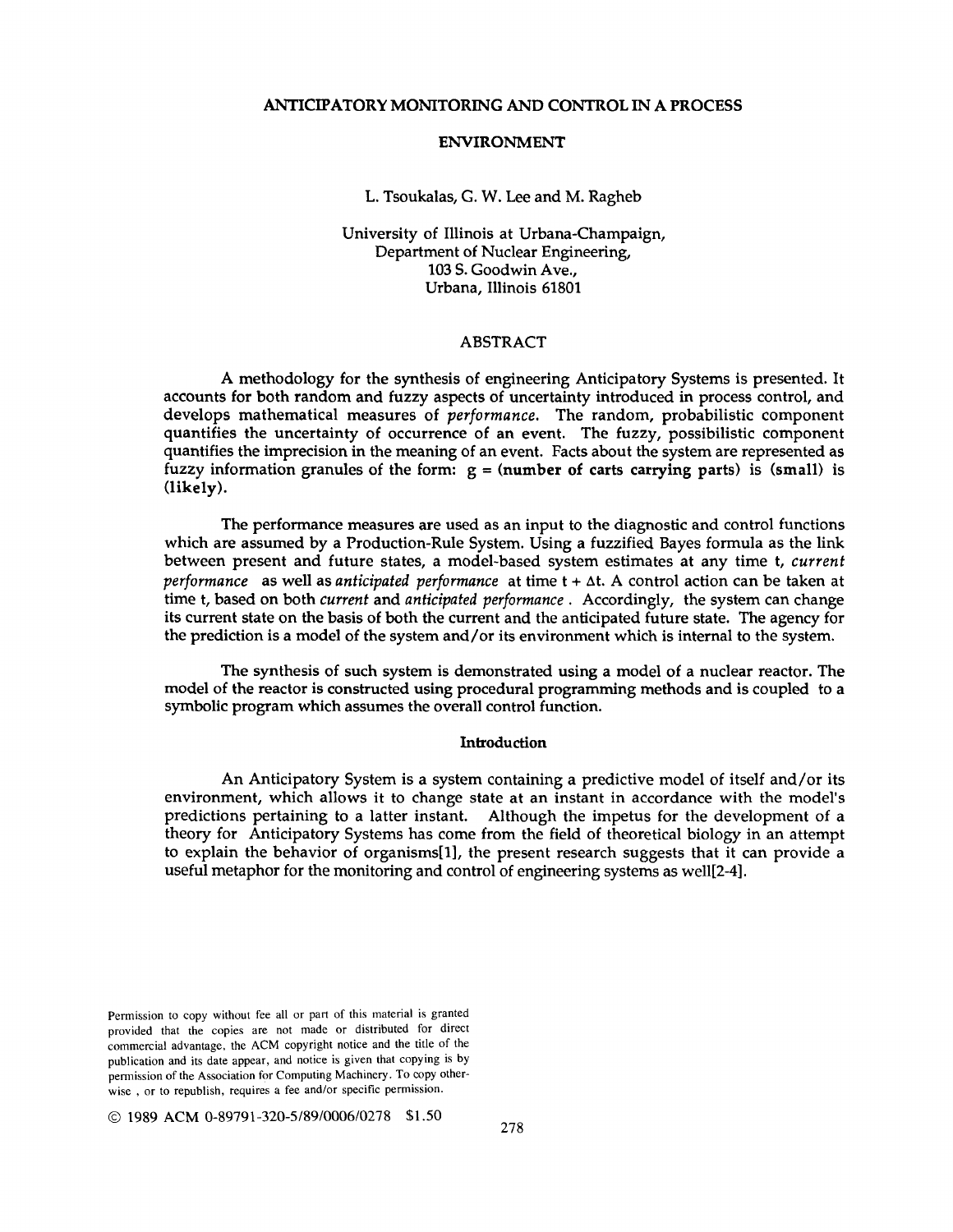The basic premise of anticipatory control is that both current and anticipated (future) performance are the basis of diagnostic/control decisions i.e., they are incorporated in the control strategy. Constructing a Model-Based System or an Expert System in a process environment with monitoring and control functions in the context of the anticipatory paradigm requires that it performs two main functions at any time t. *First,* it must calculate current performance levels. This is done after it has obtained: (a) information from the external world, in the form of sensor readings, and their associated probability distributions, and (b) a set of criteria about how things ought to be, which are embodied quantitatively in a set of membership functions. These comprise the biggest part of its Knowledge Base, in the form of rules, constraints, heuristics, etc. *Second,* it must estimate the performance in the near future, that is, some time  $\Delta t$  later. To achieve this goal, it requires: (a) an estimate of current performance, (b) membership functions for the anticipated values of the state variables - obtained through the employment of a predictive model -- and, (c) a memory of its past experience, concerning the effectiveness of earlier predictions. The methodology presented here allows for estimating present as well as future performance on the basis of probabilistic and possibilistic information and is demonstrated with the simulation of an anticipatory modelbased system in a process environment.

#### Combining Probabilistic and Possibilistic Information in Anticipatory **Systems**

The basis for the calculation of the current and anticipated performance of a system are the notions of the probability of a fuzzy event and the fuzzyfied Bayes formula. Let  $X = \{x_1, x_2, \dots, x_n\}$ .. , $x_n$  and  $Y = \{y_1, y_2, ..., y_m\}$  be sets of basic events with probabilities  $p(x_i)$  and  $p(x_i)$ respectively. Let  $p(x_i, y_i)$  be the joint probability of  $x_i$  and  $y_i$ . A fuzzy event A on X is characterized by a membership function  $\mu$ A: X--> [0,1], and similarly a fuzzy event A' on Y is characterized by a membership function  $\mu_A$ : $Y \rightarrow [0,1]$ . The probability of the fuzzy events A and A' are given by [5-7]:

$$
P(A) = \sum_{i=1}^{n} \mu_A(x_i) p(x_i)
$$
, and  
\n
$$
\begin{aligned}\n& m \\
P(A') &= \sum_{j=1}^{n} \mu_A(y_j) p(y_j)\n\end{aligned}
$$
\n(1)

The conditional probability of the fuzzy event A' given the occurrence of A is[l]:

n

$$
\Sigma \Sigma \mu_A(x_i) \mu_A'(y_j) p(y_j | x_i) p(x_i)
$$
  
\n
$$
P(A' | A) = \frac{\Sigma \mu_A(x_i) p(x_i)}{\Sigma \mu_A(x_i) p(x_i)}
$$
 (2)

where  $p(y_i|x_i)$  is the conditional probability of the basic event  $y_i$  conditional on the occurrence of the event  $x_i$ . Equation (2) is a fuzzified version of Baeys formula. For the logical operators AND, OR, and NOT there exist equivalent expressions in probability and possibility theory. In the fuzzy set (or possibility) theory, AND corresponds to a MAX and OR to a MIN operator respectively.

An integral part of the anticipatory systems contemplated in this research, is a symbolic processor, an Expert System (or a Model-based System) using *productions* (rules) for inferencing. In the Rule-Based Paradigm of Artificial Intelligence the typical structure of a production in a production-rule system is "If A then B," where A is the antecedent (or condition) and B is the consequent. The case of Anticipatory Systems requires a structure that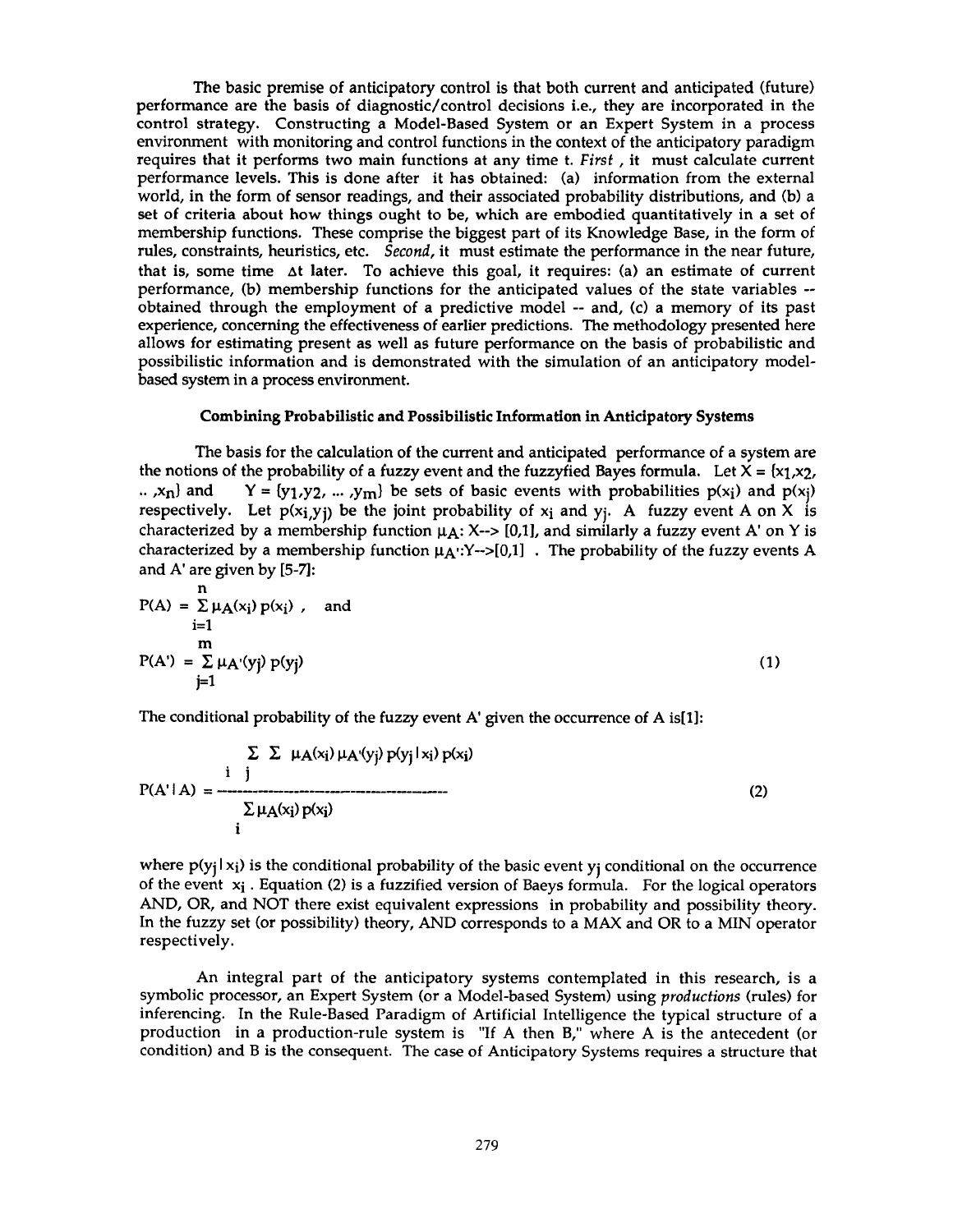can account for phenomenological data in which there might be both probabilistic and possibilistic knowledge. To account for such a combination, the generalized description of an event X as a Fuzzy Granule[12] is adopted. A fuzzy granule in this context is a proposition having the canonical form:

$$
g = X \text{ is } G \text{ is } \lambda
$$

Where X is a random variable whose values represent *measured data,* G is a fuzzy qualification on X, whose values represent *calculated data* (which is the output of some model M) and  $\lambda$  is a fuzzy qualification on the proposition "X is G". For example, we may have:  $g =$ (device-A-output) is (adequate) is (likely). Here X is "device-A-output", G is the fuzzy subset "adequate" with membership function  $\mu_{ad$ equate and  $\lambda$  is the fuzzy probability "likely", which denotes the certainty of g, with membership function  $\mu_{\text{likely}}$ . For instance, in the case of of the proposition above we get:

$$
r(p_X) = \mu_{\text{likely}} \left( \int p_X(u) \mu_{\text{adequate}}(u) \, du \right) \quad \rightarrow \quad \pi(p_X) = \mu_{\text{likely}} \left( \int p_X(u) \mu_{\text{adequate}}(u) \, du \right) \tag{4}
$$
\n= 
$$
\mu_{\text{likely}} \left( \rho(p_X) \right).
$$

The use of the enunciated theory for combining environmental probabilistic data to possibilistic modelling data in Anticipatory Systems can be demonstrated by considering an engineering system with two production lines operating in parallel, each line having three componenets in series: A, B, C in one line and H, I, J in the other[1]. The components A, B, C, H, I, J are connected in a series-parallel configuration. Let D be on of the parallel branches, E the other branch and F the total system. We can generate a Model-Based system describing the functioning of the system. The functioning of the individual components is described through the Information Granule of Eqn. (3), and the functioning of the system is described through the following rules:

Rule 1: If (1) A is G<sub>A</sub> is 
$$
\lambda_A
$$
, AND  
\n(2) B is G<sub>B</sub> is  $\lambda_B$ , AND  
\n(3) C is G<sub>C</sub> is  $\lambda_C$ ,  
\nThen D  
\nRule 2: If (1) H is G<sub>H</sub> is  $\lambda_H$ , AND  
\n(2) I is G<sub>I</sub> is  $\lambda_I$ , AND  
\n(3) J is G<sub>J</sub> is  $\lambda_J$   
\nThen E  
\nRule 3: If (1) D, OR  
\n(2) E  
\nThen F  
\n(7)

With each component, branch and the total system we associate a possibility which is called the *performance* of the component, branch or system:

| <u> Rule 1:</u> | $\pi_D$ = Min [ $\pi(p_A)$ , $\pi(p_B)$ , $\pi(p_C)$ ] |  |
|-----------------|--------------------------------------------------------|--|
| ^ י             |                                                        |  |

\n
$$
\frac{\text{Kule 2:}}{\text{rule 3:}} \quad \pi_E = \text{Min} \left[ \pi(\text{p}_H), \pi(\text{p}_I), \pi(\text{p}_J) \right]
$$
\n

\n\n
$$
\frac{\text{Kule 3:}}{\text{rule 3:}} \quad \pi_F = \text{Max} \left[ \pi_D, \pi_E \right]
$$
\n

$$
\underline{\text{Rule 3}}: \qquad \pi_{\overline{\text{F}}} = \text{Max} \left[ \pi_{\text{D}} , \pi_{\overline{\text{E}}} \right]
$$

 $\sim$   $\sim$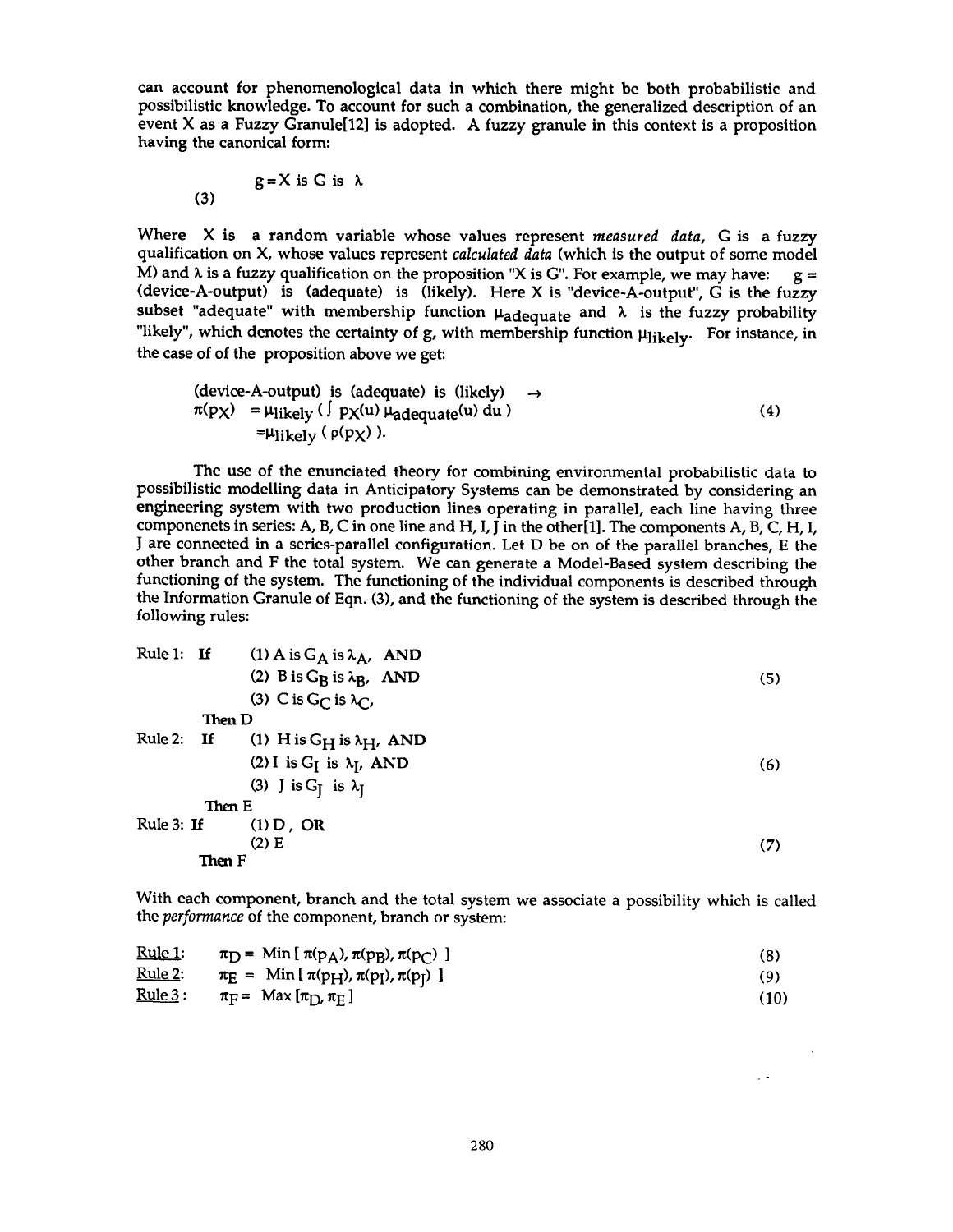The form of representation, according to the proposed approach considers both the probabilistic aspects of the data through the probability density functions  $p<sub>X</sub>(u)$  and the possibilistic aspects through the membership functions  $\mu_G(u)$  and  $\mu_1(\rho(p_X))$ . The quantities  $\pi$ D,  $\pi$ E, and  $\pi$ F constitute a measure of how well the expectations or predictions which are generated by the model M and take the form of membership functions, "match" the actual environmental inputs in the form of probability density functions. Accordingly the quantities  $\pi$ D,  $\pi$ E and  $\pi$ F are recognized as *performance measures* for the system's components and parameters.

An application of the theory developed in the last section is here demonstrated with a numerical case. We choose discrete triplex arithmetic density functions for the components as shown in Fig. 1. Notice that the component I appears as functioning at a lower performance level than the other components. Let us further choose the membership functions  $\mu$ <sub>G</sub>(u<sub>i</sub>) and  $\mu_1(\rho(p\chi_i))$ , to be as shown in Fig. 1, where the former corresponds to  $\mu_{ad$ equate, and the latter to  $\mu_{\text{likely}}$ . Application of Eqn. (4) for each component in Fig. 1 yields:  $\rho(p_A) = 1.0 (0.6 + 0.2) =$ 0.8,  $p(p_B) = 1.0 (0.8 + 0.1) = 0.9$ ,  $p(p_C) = 1.0 (0.2 + 0.6 + 0.2) = 1.0$ ,  $p(p_H) = 1.0 (0.8 + 0.1) = 0.9$ ,  $p(p_1) = 1.0 (0.05) = 0.05$ ,  $p(p_1) = 1.0 (0.2 + 0.6 + 0.2) = 1.0$ . Notice that the component I yields a low probability compared to the others. Let us apply Eqn. (4) to get from Fig. 1 for the different components:  $\pi(p_A) = 0.8$ ,  $\pi(p_B) = 0.9$ ,  $\pi(p_C) = 1.0$ ,  $\pi(p_H) = 0.9$ ,  $\pi(p_I) = 0.05$ ,  $\pi(p_I) = 1.0$ .Now applying Eqns. (8), (9) and (10) we get as a measure of the performance of D, E, and  $\hat{F}$ :  $\pi_D$  = Min  $(0.8, 0.9, 1.0) = 0.8$ ,  $\pi_E = \text{Min } (0.9, 0.05, 1.0) = 0.05$  and  $\pi_F = \text{Max } (0.8, 0.1) = 0.8$ , which suggests that the global performance is  $\pi_F = 0.8$ .

### **Estimation of Anticipated Performance**

Consider component A in the example above. At a particular time, t, the fuzzy event "X is GA" is a description of the component's state. After the probability of the fuzzy event "X is GA" is calculated through Eqn. (1), we can proceed with estimating the uncertainty of the fuzzy granule,  $g = X$  is  $G_A$  is  $\lambda$ , which provides us with a measure of the performance of component A. Next the Anticipatory System can estimate the performance of component A at some latter time,  $t + \Delta t$ , before it actually occurs (in real time). In other words, provided it has a complete knowledge of g it can estimate the uncertainty in the anticipated - fuzzy granule:  $g' = X$  will-be  $G_{A'}$  will-be  $\lambda$ , and take this to be a measure of the future or anticipated performance for component A. In order to calculate *anticipated performance* let us use Eqn. (2). If the fuzzy events "X is  $G_A$ " and "X is  $G_A$ " are denoted by A and A' respectively, Eqn.(2) allows us to calculate the probability of occurrence of A' given that the of A is known. The membership function,  $\mu$ <sup>X</sup>, represents the anticipated criterion for what "will-be-adequate."

Let us consider the anticipated performance of a component A, when the criterion for what will constitute "adequate" at  $t = t + \Delta t$ , is as shown in Fig. 1. Also shown in Fig. 1 are the conditional probabilities  $p(y_i|x_i)$ . (We have set here  $x_i = u_i$  and  $y_i = u_i$ ) They form a symmetric matrix, capturing the past experience with the sensor data and its variation. The present distributions and membership functions are assumed to be the same as before, i.e., linear. The membership function for the qualification of the anticipated fuzzy event,  $\mu_{\text{like}}$  is considered to be linear also. Using Eqn. (1) the probability of the fuzzy event "X will-be  $G_{A}^{\prime}$ " given the probability of the fuzzy event "X is  $G_A$ " is:  $P(A' | A) = 0.3$ . Thus  $P(A') = P(A' | A) P(A)$  or  $P(A') = (0.3) (0.8) =$ 0.24. The anticipated performance will be  $\pi A' = 0.24$ . Since the criterion for what will be "adequate" becomes so "hard" at  $t + \Delta t$  the anticipated performance for component A is predicted to be quite low. If, on the other hand, the anticipated membership function is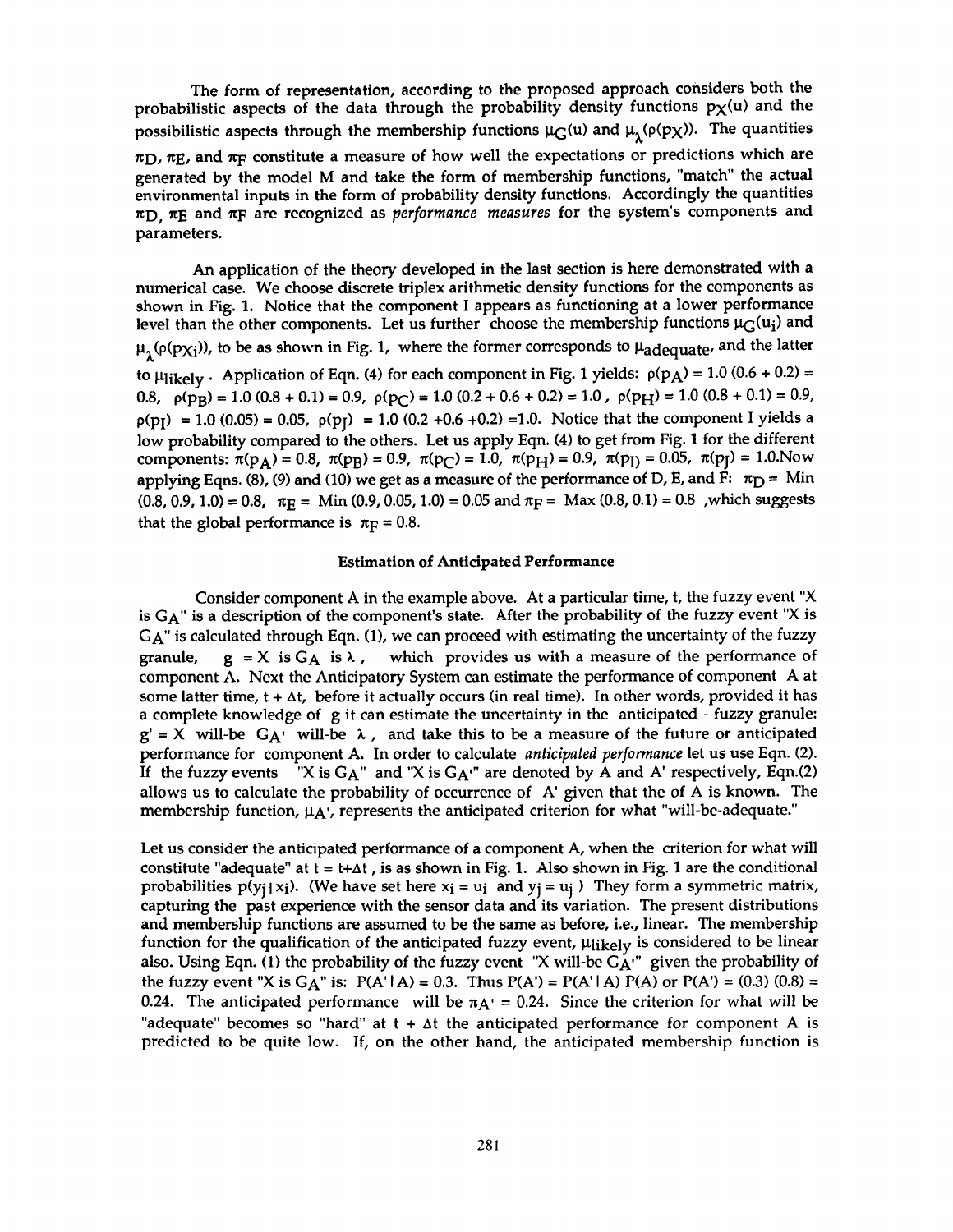

Fig. 1 Discrete probability density functions, membership functions and conditional probabilities.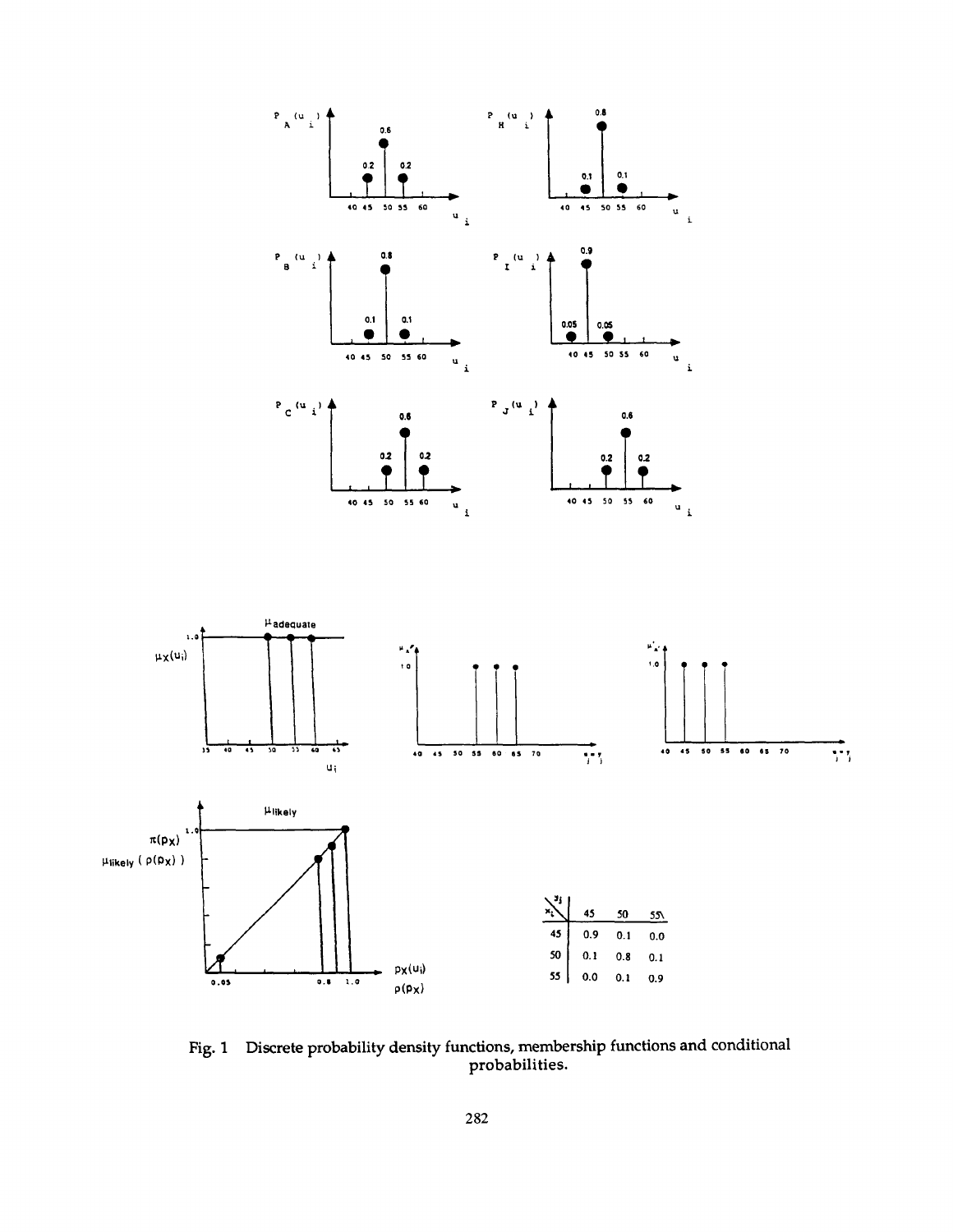comparable to  $\mu'$  a' in Fig. 1, the anticipated performance decreases only slightly:  $\pi A' = 1.0$ (0.8), which corresponds to a higher level of anticipated performance than the previous case. On the basis of current and anticipated performance the rule-based system is able to identify troubled components, thus performing a diagnostic function.

### **Simulating an Anticipatory System**

A program which uses the performance measures developed in the last section to aid an idealized reactor operator/observer move the values of the state variables of the system in a desired region of the state space is developed. A point kinetics model of the reactor is used as the source of knowledge about anticipated states and external files provide the current value of reactor parameters as well as their history. A schematic view of the system is given in Fig 2. The central control of the program is through the symbolic program TELIC.OPS. It accepts environmental data from the CURRENT.DAT file. It also accepts possibilistic data (fuzzy) from the predictive model via the procedural program KS.FOR, in the form of membership functions. The current and anticipated performance calculations are carried out by the PSP.FOR and PST.FOR programs. They have access to the historical profile of the data which is stored in files HTEMP.DAT and HPOWER.DAT. An interface is built for coupling OPS5 to FORTRAN. Special utilities are included in the file TU.FOR and there is an interactive user interface. The role of the operator is mimicked by the expert system TELIC (purpose-driven) which is the main program.

The predictive model used by TELIC, program KS.FOR in Fig. 2, uses a point reactor kinetics formulation, i.e., it ignores the spatial distribution of the reactor flux. It is however a time and temperature dependent model since it includes a coupling between the flux and the energy content of the system and essentially provides a model for the temperature and power evolution of the reactor. In this model the control parameter is  $\delta k_0$  (DELK0 in the program), which is a step change in k, the neutron multiplication factor, applied to the reactor at the initial time  $t = 0$ . If a the volumetric heat source q'''(t), is of the type q'''(t) = P<sub>0</sub> exp[ v(t)] after a step multiplication input at  $t = 0$ , it follows:

 $\ddot{\phantom{a}}$ 

$$
v(t) + \beta l^{-1} v(t) + (\gamma P_0 / l C) v(t) = 0
$$
\n(11)

with initial conditions  $v(0) = 0$  and  $v(0) = dk_0 / l$ , where  $v(t)$  is the *power function*, C is the heat capacity of the system, *l* the average neutron lifetime, $\gamma$  is the temperature coefficient of reactivity and  $\beta$  the delayed neutron fraction. The equation for the power function  $v(t)$  above is analogous to the equation of harmonic oscillations in mechanical systems including viscous damping. It is observed that the term  $\beta/l$  is analogous to the "damping coefficient," and the term  $\gamma P_0$  / *l* C is analogous to the "spring constant." In this sense the temperature coefficient of reactivity,  $\gamma$ , is a measure of the "stiffness" of the reactor. This means that a large temperature coefficient implies a rapidly responding system and higher frequencies of oscillations following a disturbance. Systems with large heat capacities on the other hand, respond slowly to excitation and experience power oscillations at lower frequencies. By the same analogy, the presence of delayed neutrons, i.e., the term  $\beta/l$ , damps the oscillations resulting from disturbances.

#### **TELIC Architecture and** Example

TELIC is the part of the simulation that mimics the role of an idealized reactor "controller." At the software level it also functions as the controlling or "main" program (Fig. 2). It is written in OPS5 and uses the performance measures developed earlier in order to assess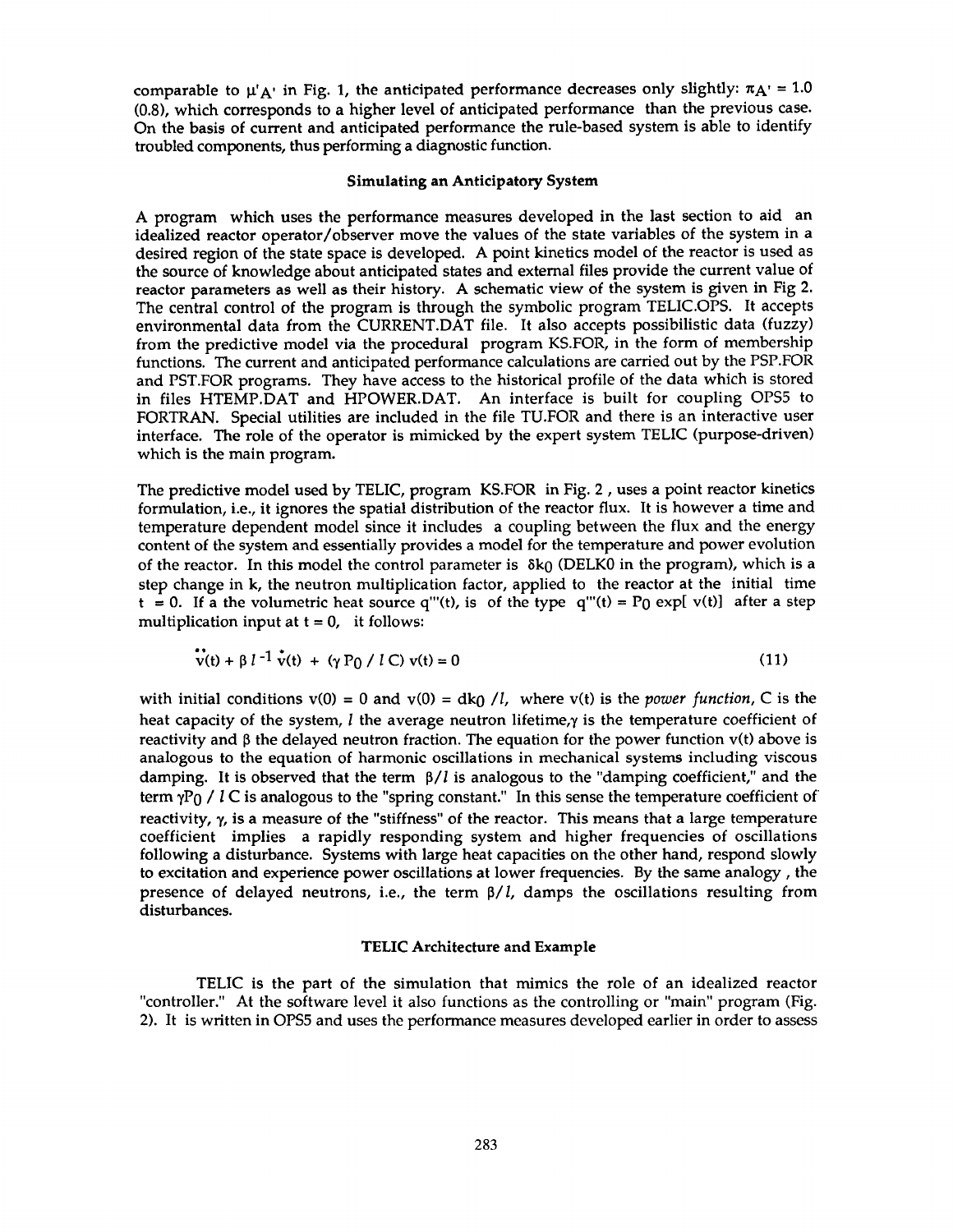**the system's present state through current performance, and to estimate the system's anticipated** 



Fig. 2 TELIC architecture and associated routines.

state through anticipated performance. On the basis of the current and anticipated performance it selects the optimum value for the control parameter.

TELIC is an interactive system. During the input phase of a case, the user can choose the look-ahead time for the system anticipation. This is the time used by the predictive model to calculate the anticipated values of the power function  $v(t)$ , and hence the power  $P(t)$  and the temperature variation T(t). On the basis of these values the upper limit of the anticipated membership functions are set. The lower limit is taken to be the current value. Additionally the upper and lower limits as well as some starting value for the control parameter DELK0 are chosen. The program will search through this range first through clusters of rules and select the best anticipated temperature and power. These values should be near the values of the desired ones entered by the user. Finally the user enters the  $P_0/C$  value (P0C) which is a way of choosing between a damped, a critically-damped or an over-damped reactor.

The input for a typical case is shown in Fig. 3. The conditional probabilities matrix has been chosen to be a unit matrix, i.e. the predictions of the system have been perfectly consistent with the sensor values during the past history of the problem. This is the case of a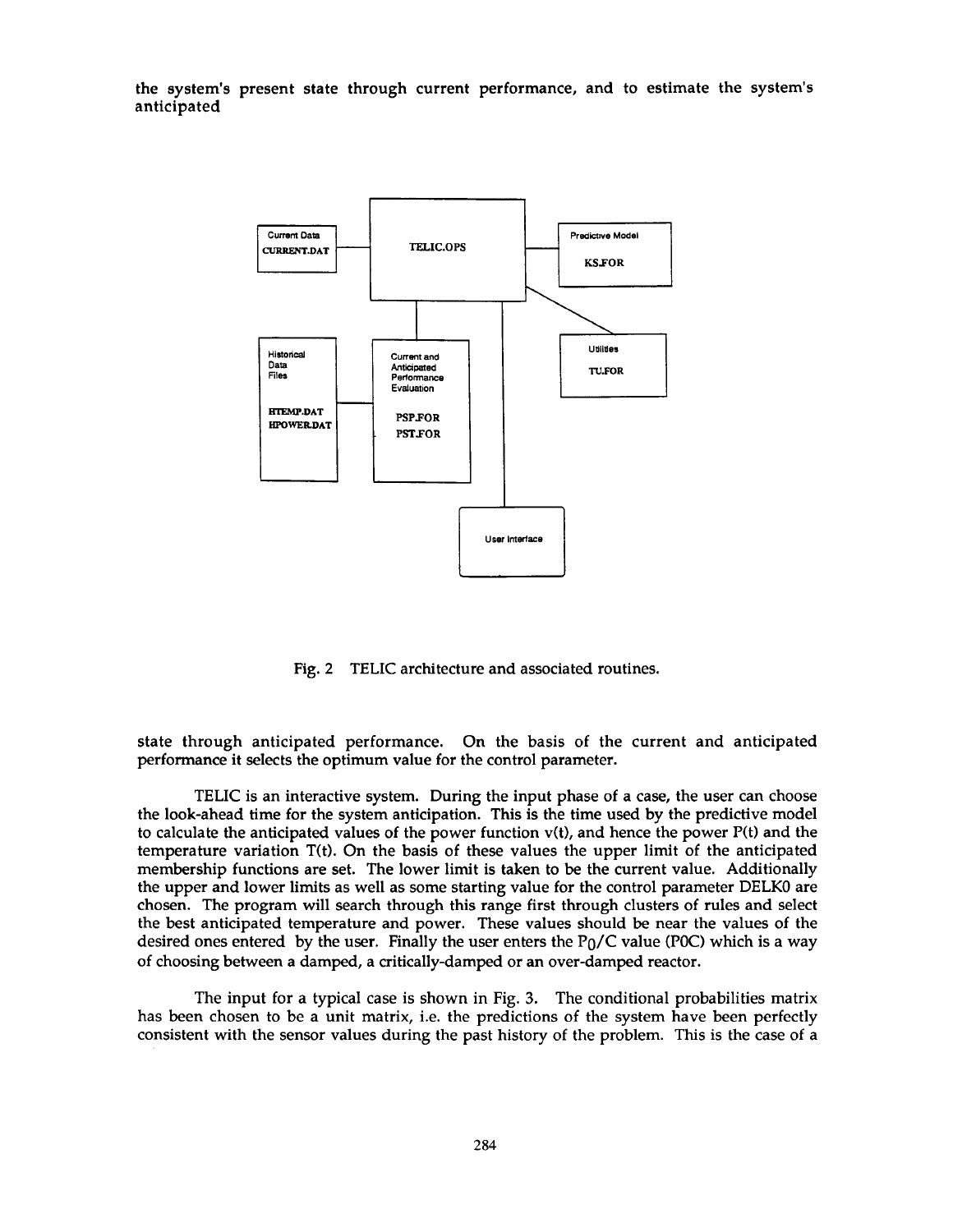Anticipatory System TELIC -- Input Phase --> Please enter 'Look-Ahead time" (sec) ......>1.0 --> Please enter DELKO min value...............>0.0001 --> Please enter DELKO max value.............>0.004 --> Please enter DELKO value.................>0.0007 --> Please enter DELKO step...................>0.0002 -- Please enter the desired TEMPERATURE(C)..>370.0 -- / Please enter the desired POWER (MW)........>1180.0 -- > Please enter POC value......................>100.0

Anticipatory System TELIC -- Control Mode ("Y to exit) 

| Current Temperature(C):            | 361.0             |
|------------------------------------|-------------------|
| Current Power (MW):                | 1120.0            |
| Current Performance for TEMP:      | 1.0               |
| Current Performance for POWER:     | 1.0               |
| TEMP Max Anticipated Performance:  | 1.0               |
| -->Achieved by setting DELKO at:   | $0.1100000E - 02$ |
| POWER Max Anticipated Performance: | 1.0               |
| -- Achieved by setting DELKO at:   | $0.1100000E - 02$ |
| $Anticipated$ TEMP $[C]$ :         |                   |
| ${[Look-Ahead Time[sec]} = 1.0]$   | 369.2064          |
| Anticipated Power [MW]:            |                   |
| $[Look-Ahead Time [sec] = 1.0]$    | 1174.263          |
| Look-Ahead Time(secl:              | 1.0               |

Fig. 3 Input and output for the simulation of a reactor as an anticipatory control system.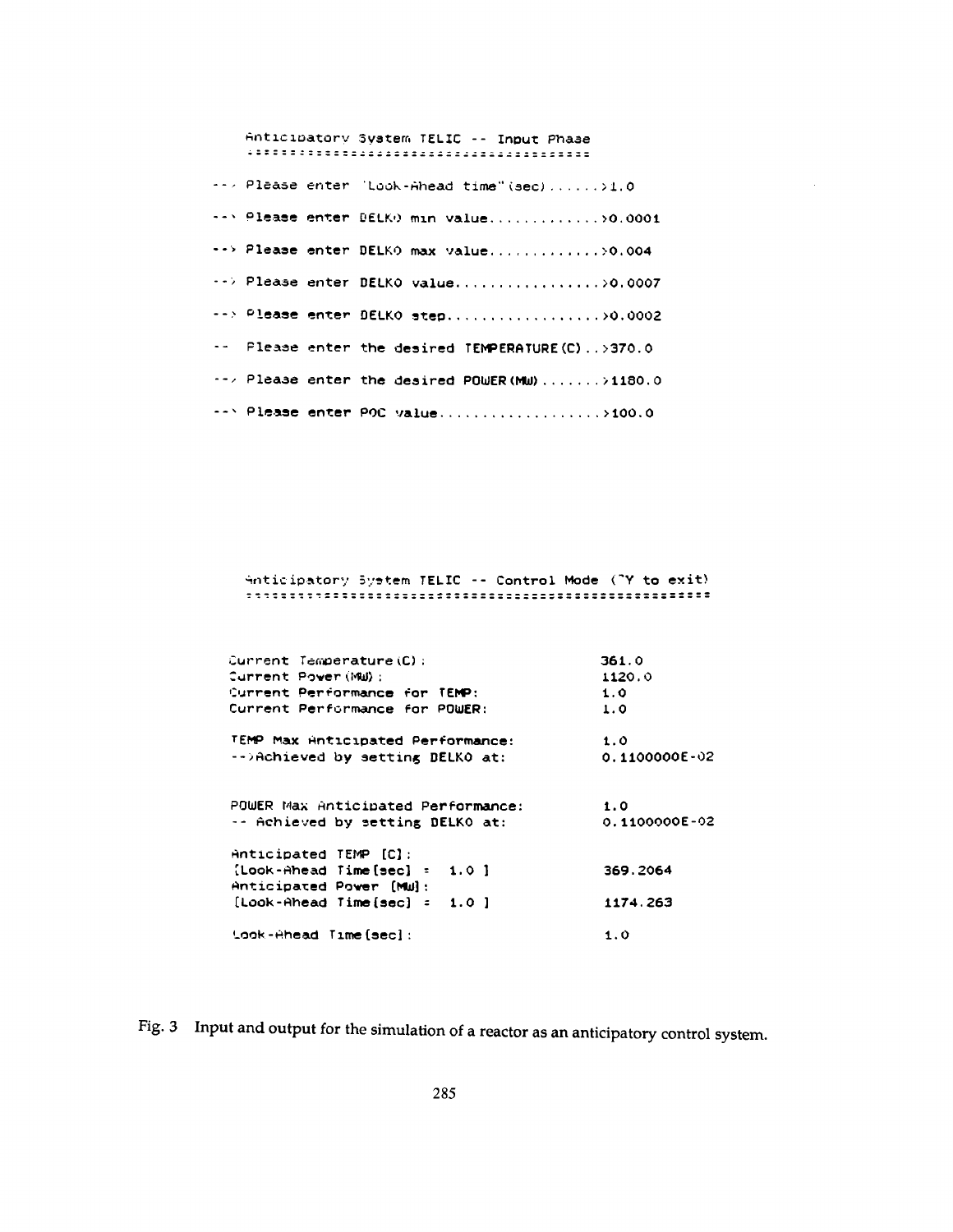over-damped reactor. The value of P0C for a critically-damped reactor is 142.0 for this calculation. The minimum and maximum values of DELK0 define a range for the search that the system would conduct for identifying a value of DELK0 which would lead to maximum performance, while DELK0 is a starting point for the search. In this case  $POC = 100.0 < 142.0$ , hence this a system that responds slowly to the DELK0 perturbation chosen. The output is shown in Fig. 3. This figure reports the current values of the temperature and power state variables. The programs PSP.FOR and PST.FOR access the historical data fits HTEMP.DAT and HPOWER.DAT. They accept earlier values in the memory of temperature and power then classify them statistically. This random probabilistic data is used to construct probability density functions for the temperature and power. The membership functions for "adequate" or "acceptable" levels of power and temperature are next accessed. This is chosen as the interval defined as:

 $\mu$ adequate =  $[0.95$  Scurrent , 1.05 Scurrent  $]$ ,

where Scurrent is the current value of the state variable.

Other membership functions can be chosen by the user. The "likely" membership function is chosen to be a straight line as done earlier. At this stage the fuzzified Baye's formula, Eq. (2), is used to estimate the anticipated performances of temperature and power. An **optimization is carried** within the **already specified ranse of** DELK0, and **the maximum performance values are reported, In this calculation the anticipated membership function of**  "will-be-adequate" or "will-be-acceptable" is defined as the interval:  $\mu_{\rm will}$ -be-adequate  $=$  [ Scurrent, Smax.performance l, where Smax.performance is the value of the state variable corresponding to max.performance Smax.performance> Scurrent. According to these estimates the anticipatory simulation recommends to the operator the use DELK0 of 0.11  $\times$  10-2 for attaining a maximum anticipated performance. If a user or an operator would be replaced by a feedback signal to the system, and the process repeated for anticipation for regular intervals into the future.

#### **Conclusions**

A **methodology for the realization of the anticipatory paradigm** in the diagnosis and **control of complex** systems, such as nuclear power plants and process control systems has been developed. The basic premise underlying this project is that a complex system can modify its behavior on the basis of present as well as anticipated future states. To succeed in this it must contain a predictive model of itself and/or its environment, a method for representing the functionaly significant part of its world at the appropriate level of detail, and the capability of making decisions concerning its change of state. The systems contemplated in this research use measures of performance to represent the current as well as anticipated states in such a manner that decisions about changing state are related to a search for maximizing the performance associated with a state variable. Mathematically, the measures of performance used in this research are developed through a formulation coupling probabilistic(random) data and possibilistic(fuzzy) data in the form of an Information Granule. Random data represents environmental inputs *(measured* data). Fuzzy data is based on epistemic information (calculated data), such as criteria or constraints qualifying the environmental inputs. Anticipated performance is generated through the employment of a fuzzified Baye's formula. The possibility of constructing such a system is demonstrated through a simulation of an anticipatory system that models a nuclear reactor controlled by a reactor operator. The role of the operator is mimicked by an Expert System called TELIC. The software implementation of the system involves the coupling between symbolic and procedural programming. Two major characteristics of anticipatory modeling are nonlinearity and complexity. This research suggests that they can be alleviated in part through the use of symbolic computations and